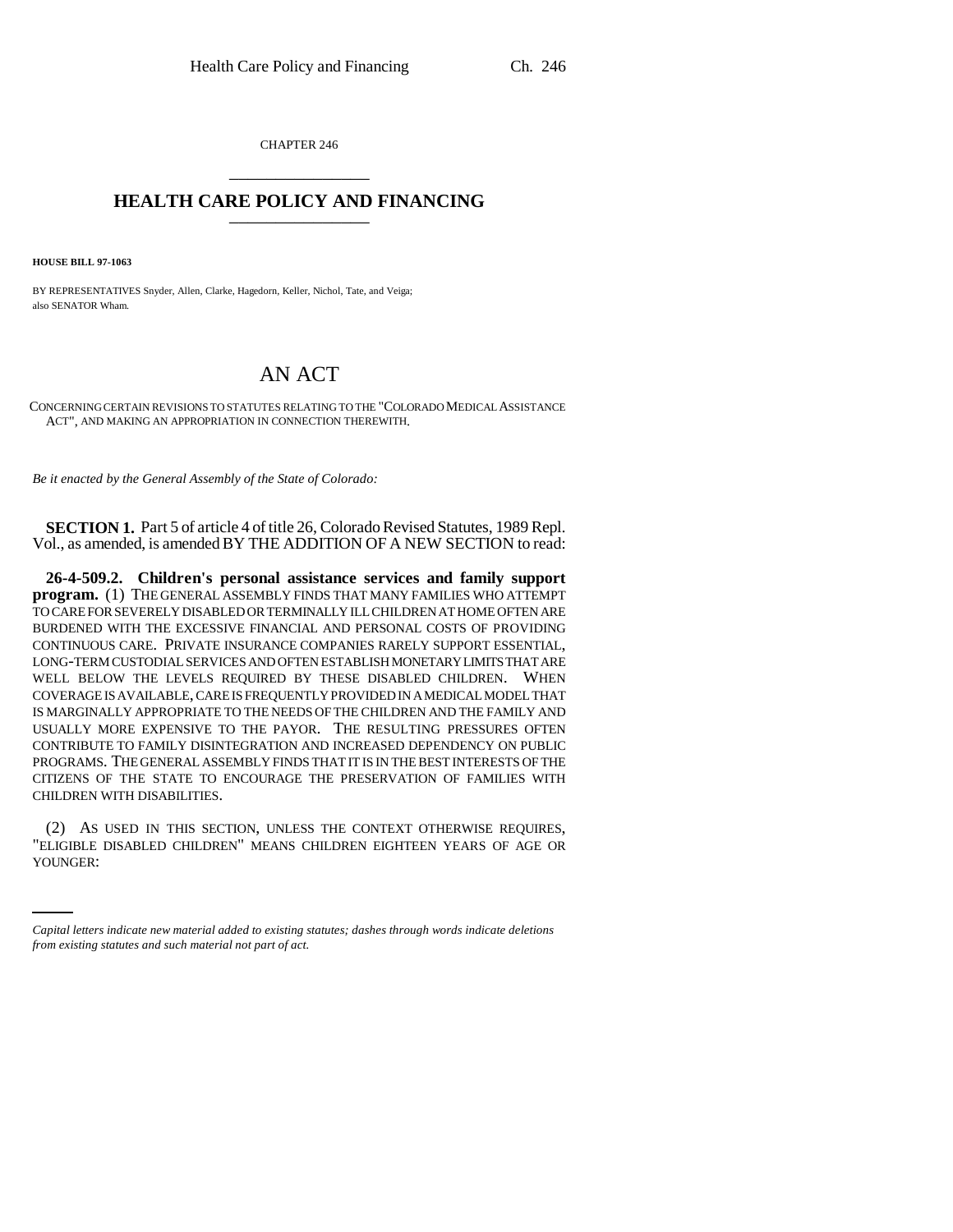(a) WHO HAVE MEDICAL NEEDS THAT, PURSUANT TO STATE DEPARTMENT RULES, WOULD QUALIFY THEM FOR INSTITUTIONALIZATION OR PLACE THEM AT RISK OF INSTITUTIONALIZATION IN AN ACUTE CARE HOSPITAL OR NURSING FACILITY;

(b) WHO HAVE GROSS INCOMES, INCLUDING THE AMOUNT OF PARENTAL INCOME AND RESOURCES TO BE ATTRIBUTED TO THE CHILD'S GROSS INCOME ACCORDING TO RULES TO BE PROMULGATED BY THE MEDICAL SERVICES BOARD, THAT DO NOT EXCEED THREE HUNDRED PERCENT OF THE CURRENT FEDERAL SUPPLEMENTAL SECURITY INCOME BENEFIT LEVEL;

(c) WHO ARE NOT RECEIVING LONG-TERM SERVICES FROM ANY ALTERNATIVE WAIVER PROGRAM ESTABLISHED UNDER THIS TITLE;

(d) FOR WHOM A LICENSED PHYSICIAN HAS CERTIFIED THAT IN-HOME CARE IS AN APPROPRIATE WAY TO MEET THE CHILD'S NEEDS; AND

(e) FOR WHOM THE COST OF CARE OUTSIDE OF THE INSTITUTION IS NO HIGHER THAN THE ESTIMATED MEDICAID COST OF APPROPRIATE INSTITUTIONAL CARE.

(3) THERE IS HEREBY ESTABLISHED IN THE STATE DEPARTMENT THE CHILDREN'S PERSONAL ASSISTANCE SERVICES AND FAMILY SUPPORT WAIVER PROGRAM, REFERRED TO IN THIS SECTION AS THE "PROGRAM", TO PROVIDE SERVICES TO ELIGIBLE DISABLED CHILDREN IN THEIR HOMES RATHER THAN IN THE CONFINES OF AN ACUTE CARE HOSPITAL OR NURSING FACILITY. THE NUMBER OF CHILDREN ENROLLED IN THIS PROGRAM OR ANY OTHER MODEL 200 PROGRAM SHALL NOT EXCEED THE STATE DEPARTMENT'S ABILITY TO COVER THE COSTS OF THE PROGRAMS WITHIN THE ANNUAL APPROPRIATIONS FOR THIS PROGRAM AND ANY OTHER MODEL 200 PROGRAM.

(4) PRIORITY FOR PARTICIPATION IN THE PROGRAM SHALL BE GIVEN FIRST TO CHILDREN WHO ARE ON THE WAITING LIST FOR OTHER MODEL 200 PROGRAMS AND SECONDLY TO CHILDREN WHOSE PARENTS WILL RETURN TO WORK IF APPROPRIATE CARE FOR THEIR DISABLED CHILD IS PROVIDED UNDER THE PROGRAM. SPACES IN THE PROGRAM SHALL ALSO BE AVAILABLE TO CHILDREN WHO WERE ALREADY COVERED BY MEDICAID BUT WHO WERE RENDERED TEMPORARILY INELIGIBLE FOR A PERIOD OF NOT MORE THAN THREE MONTHS DUE TO A PERIODIC OR CYCLICAL PEAK IN THEIR PARENTS' INCOME.

(5) THE MEDICAL SERVICES BOARD SHALL ADOPT RULES TO GOVERN THE PROGRAM CONSISTENT WITH ANY FEDERAL WAIVERS INCLUDING, BUT NOT LIMITED TO, RULES CONCERNING:

(a) SERVICES THAT ARE REIMBURSABLE UNDER THIS SECTION INCLUDING, BUT NOT LIMITED TO:

(I) RESPITE CARE, TO THE DEGREE ITS ADDITIONAL COST IS OFFSET BY COLLECTION OF A PARENTAL COPAYMENT;

(II) CASE MANAGEMENT; AND

(III) MEDICALLY NECESSARY PROFESSIONAL OR COMMUNITY SERVICES BEYOND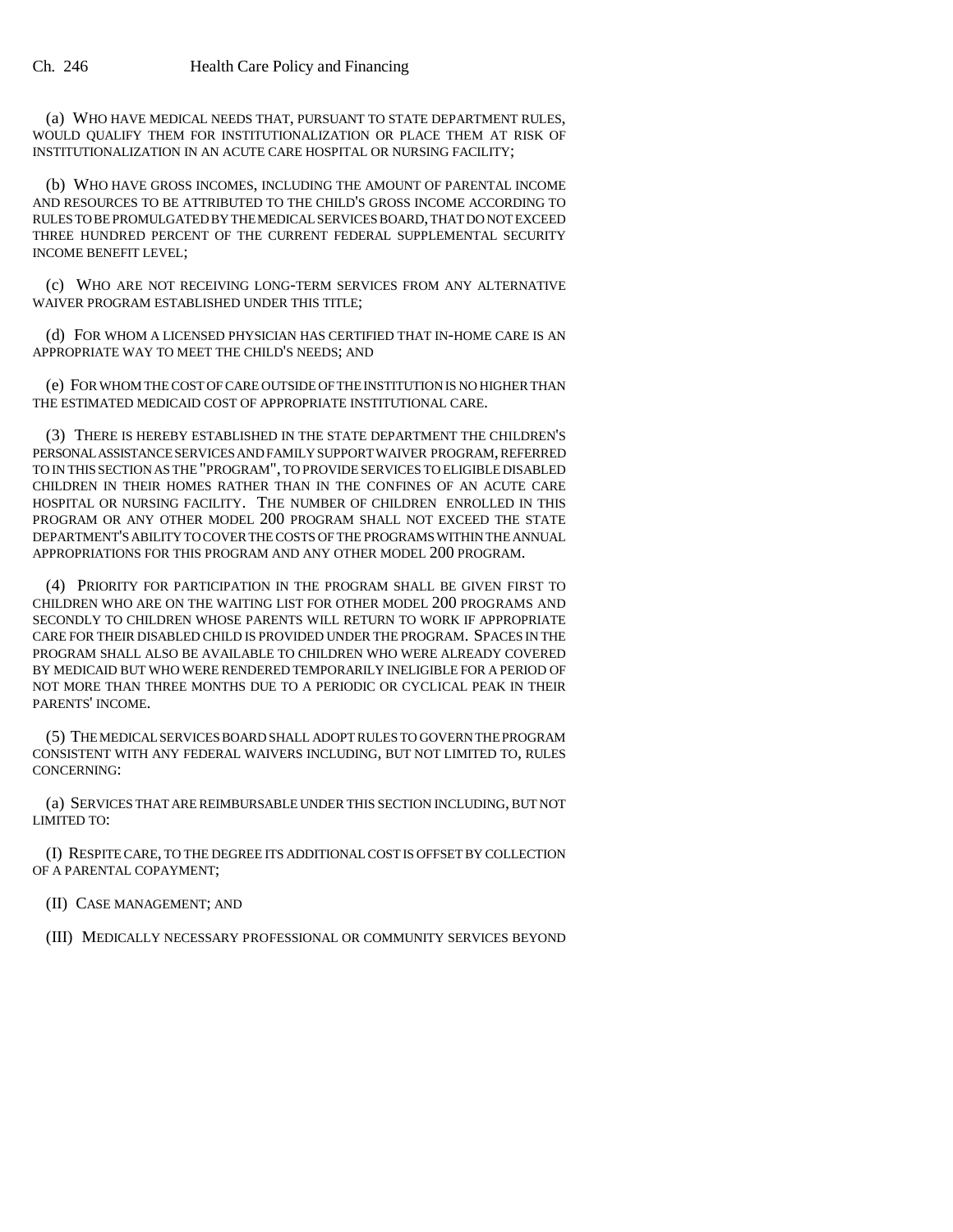THOSE SPECIFIED IN SECTION 26-4-202 OR 26-4-302, TO THE DEGREE THAT THEY PROVIDE A COST-EFFECTIVE AND MEDICALLY APPROPRIATE ALTERNATIVE TO COVERED SERVICES;

(b) PROVIDER SELECTION AND CERTIFICATION;

(c) DOCUMENTATION FOR ASSESSMENT AND RECERTIFICATION;

(d) CASE MANAGEMENT AGENCY SELECTION AND RESPONSIBILITY; AND

(e) REIMBURSEMENT.

(6) IF THE STATE DEPARTMENT FINDS IT COST-EFFECTIVE AND ALL NECESSARY FEDERAL WAIVERS ARE OBTAINED, PARENTS OF ELIGIBLE DISABLED CHILDREN MAY BE AUTHORIZED TO HIRE AND MANAGE CARE PROVIDERS FROM CERTIFIED MEDICAID AGENCIES. CASE MANAGEMENT AGENCIES SHALL WORK WITH PARENTS TO DEVELOP THE SKILLS NECESSARY FOR ONGOING CARE MANAGEMENT.

(7) THE STATE DEPARTMENT IS AUTHORIZED TO SEEK WAIVERS FROM THE FEDERAL GOVERNMENT TO QUALIFY FOR FEDERAL FINANCIAL PARTICIPATION IN THE PROGRAM.

(8) THE STATE DEPARTMENT IS AUTHORIZED TO CHARGE AND COLLECT COPAYMENTS FROM PARENTS FOR SERVICES RENDERED.

(9) THE STATE DEPARTMENT IS DIRECTED TO STUDY THE ADVISABILITY OF SETTING AN UPPER LIMIT ON PARENTAL INCOME FOR PARTICIPATION IN THIS PROGRAM AND OTHER CHILDREN'S MEDICAID WAIVER PROGRAMS. ON OR BEFORE NOVEMBER 1, 1997, THE STATE DEPARTMENT SHALL REPORT ITS FINDINGS AND RECOMMENDATIONS TO THE JOINT BUDGET COMMITTEE OF THE GENERAL ASSEMBLY.

**SECTION 2.** 26-4-303 (1), Colorado Revised Statutes, 1989 Repl. Vol., as amended, is amended BY THE ADDITION OF A NEW PARAGRAPH to read:

**26-4-303. Optional programs with special state provisions.** (1) This section specifies programs developed by Colorado to increase federal financial participation through selecting optional services or optional eligible groups. These programs include but are not limited to:

(m) THE CHILDREN'S PERSONAL ASSISTANCE SERVICES AND FAMILY SUPPORT WAIVER PROGRAM, AS SPECIFIED IN SECTION 26-4-509.2.

**SECTION 3.** 26-4-606 (3), Colorado Revised Statutes, 1989 Repl. Vol., as amended, is repealed as follows:

**26-4-606. Eligible groups.** (3) A person eligible for home and community-based services for the developmentally disabled, as such person is described in section 26-4-623 (2), shall not be eligible for home and community-based services for the elderly, blind, and disabled pursuant to this subpart 1, unless the need for such services is primarily due to physical impairments that are not caused by any diagnosis included in the definition of developmental disability.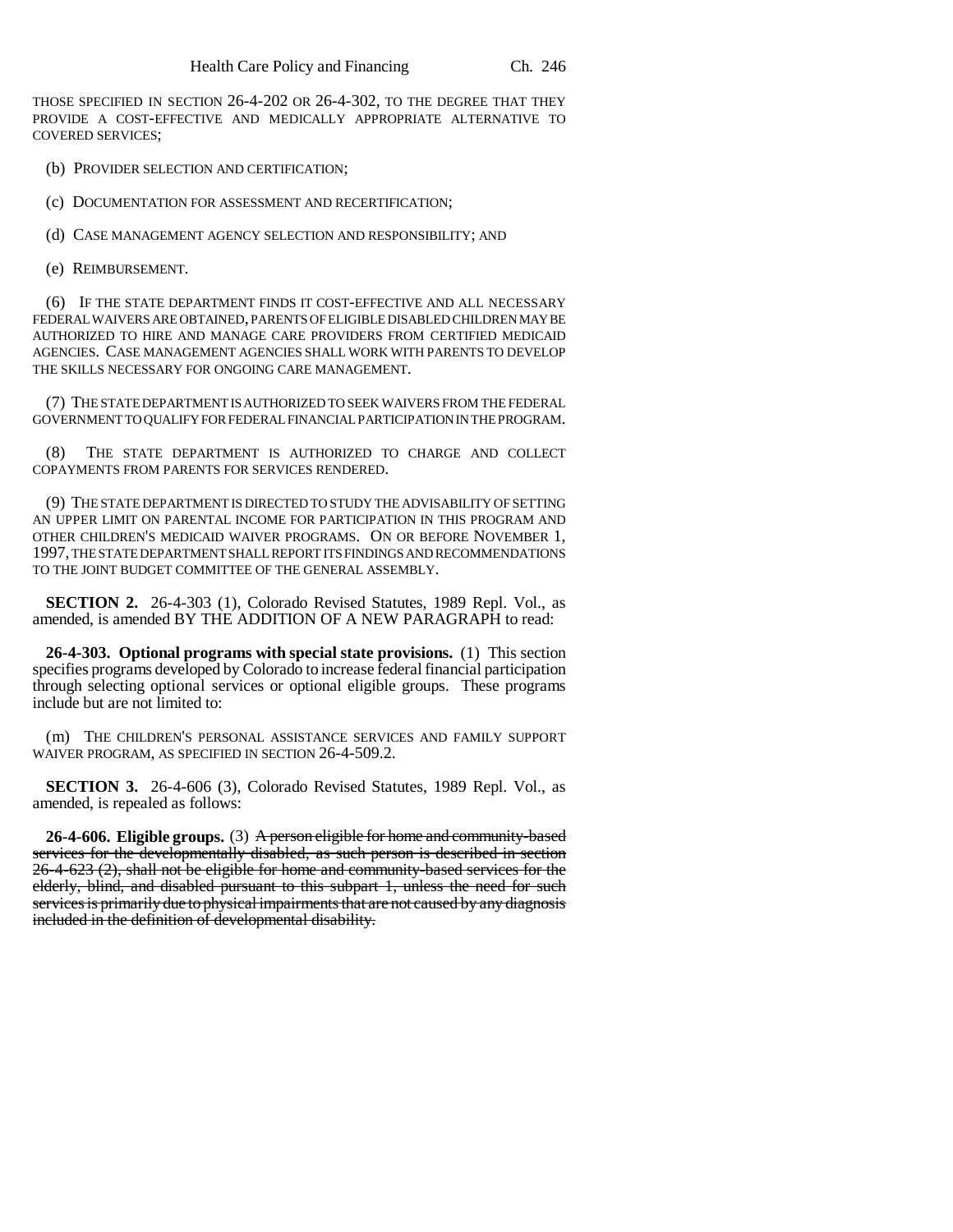**SECTION 4.** 26-4-302 (1) (f), Colorado Revised Statutes, 1989 Repl. Vol., as amended, is amended to read:

**26-4-302. Basic services for the categorically needy - optional services.** (1) The following are services for which federal financial participation is available and which Colorado has selected to provide as optional services under the medical assistance program:

(f) Prosthetic devices, except that such devices shall be limited to surgically implanted devices INCLUDING MEDICALLY NECESSARY AUGMENTATIVE COMMUNICATION DEVICES; EXCEPT THAT, NONSURGICALLY IMPLANTED PROSTHETIC DEVICES SHALL BE INCLUDED ONLY AFTER JULY 1, 1998, AND ONLY IF THE GENERAL ASSEMBLY APPROVES APPROPRIATIONS FOR THESE DEVICES AS A NEW BENEFIT.

**SECTION 5.** 26-4-403 (1) (a) (I), Colorado Revised Statutes, 1989 Repl. Vol., as amended, is amended, and the said 26-4-403 (1) (a) is further amended BY THE ADDITION OF A NEW SUBPARAGRAPH, to read:

**26-4-403. Recoveries - overpayments - penalties - interest - adjustments liens.** (1) (a) (I) Except as provided in section 26-4-403.3 AND SUBPARAGRAPH (III) OF THIS PARAGRAPH (a), no recipient or estate of the recipient shall be liable for the cost or the cost remaining after payment by medicaid, medicare, or a private insurer of medical benefits authorized by Title XIX of the social security act, by this title, or by rules promulgated by the medical services board, which benefits are rendered to the recipient by a provider of medical services authorized to render such service in the state of Colorado, except those contributions required pursuant to section 26-4-518 (1). However, a recipient may enter into a documented agreement with a provider under which the recipient agrees to pay for items or services that are nonreimbursable under the medical assistance program. Under these circumstances, a recipient is liable for the cost of such services and items.

(III) (A) WHEN A THIRD PARTY IS PRIMARILY LIABLE FOR THE PAYMENT OF THE COSTS OF A RECIPIENT'S MEDICAL BENEFITS, PRIOR TO RECEIVING NONEMERGENCY MEDICAL CARE, THE RECIPIENT SHALL COMPLY WITH THE PROTOCOLS OF THE THIRD PARTY, INCLUDING USING PROVIDERS WITHIN THE THIRD PARTY'S NETWORK OR RECEIVING A REFERRAL FROM THE RECIPIENT'S PRIMARY CARE PHYSICIAN. ANY RECIPIENT FAILING TO FOLLOW THE THIRD PARTY'S PROTOCOLS IS LIABLE FOR THE PAYMENT OR COST OF ANY CARE OR SERVICES THAT THE THIRD PARTY WOULD HAVE BEEN LIABLE TO PAY; EXCEPT THAT, IF THE THIRD PARTY OR THE SERVICE PROVIDER SUBSTANTIVELY FAILS TO COMMUNICATE THE PROTOCOLS TO THE RECIPIENT, THE ITEMS OR SERVICES ARE NONREIMBURSABLE UNDER THIS ARTICLE AND THE RECIPIENT IS NOT LIABLE TO THE PROVIDER.

(B) A RECIPIENT MAY ENTER INTO A WRITTEN AGREEMENT WITH A THIRD PARTY OR PROVIDER UNDER WHICH THE RECIPIENT AGREES TO PAY FOR ITEMS PROVIDED OR SERVICES RENDERED THAT ARE OUTSIDE OF THE NETWORK OR PLAN PROTOCOLS. THE RECIPIENT'S AGREEMENT TO BE PERSONALLY LIABLE FOR SUCH NONEMERGENCY, NONREIMBURSABLE ITEMS SHALL BE RECORDED ON FORMS APPROVED BY THE MEDICAL SERVICES BOARD AND SIGNED AND DATED BY BOTH THE RECIPIENT AND THE PROVIDER IN ADVANCE OF THE SERVICES BEING RENDERED.